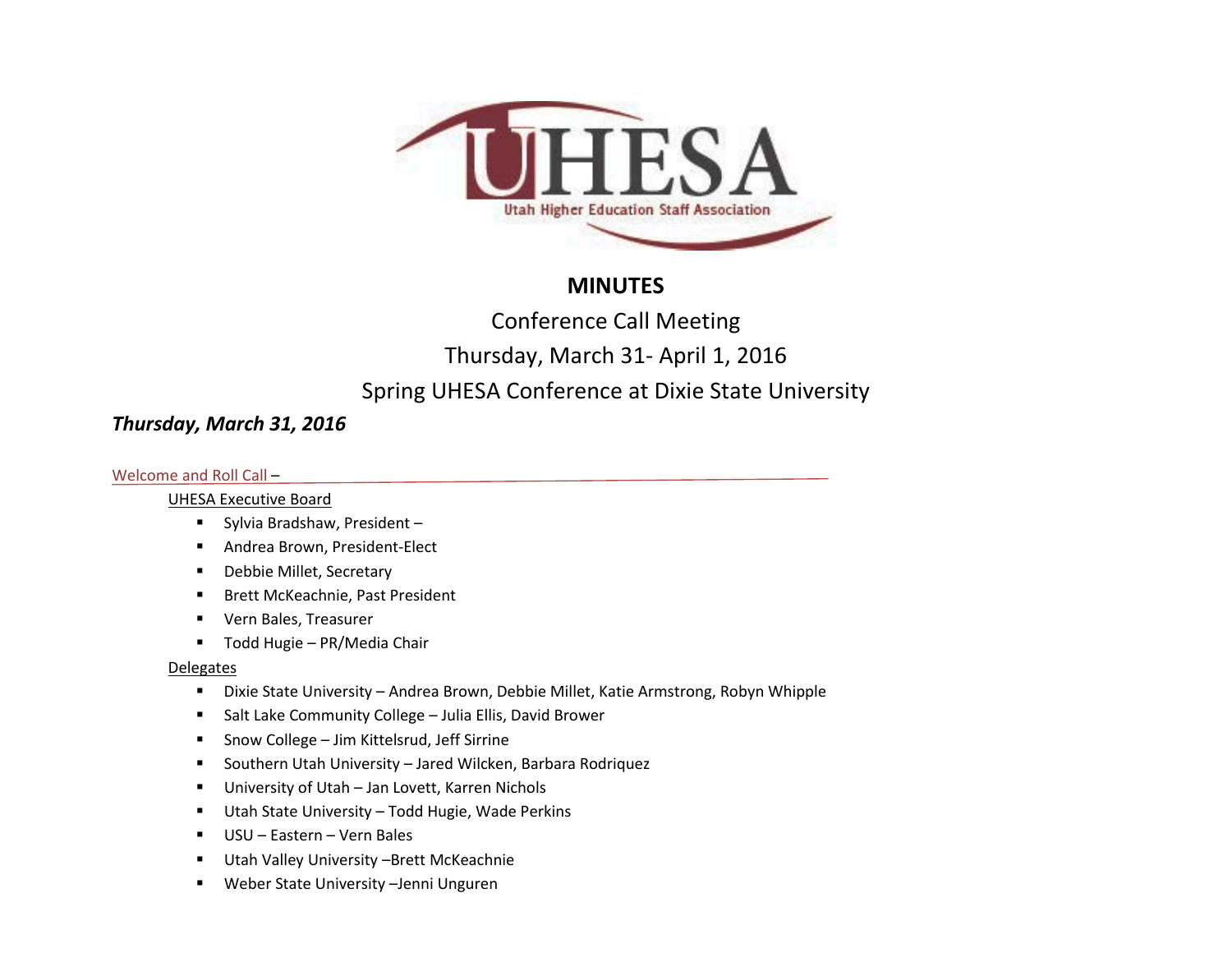#### UHESA Meeting Schedule –

#### UHESA 2015-2016 Meeting Schedule

- *March 31st & April 1st @ Dixie* (Presentation of Bring A Friend at BOR) March 31-Apr 1 –two day conference
- May 18th *Conference Call 1:00-2:00 PM*
- June 15th *Conference Call 1:00-2:00 PM*
- *July 14-15 – Annual Conference @* **Utah State** (SUU backup)

We are planning on a 5-7 minute presentation at the Board of Regents meeting on April 1st.

#### Welcome by UHESA President –Sylvia Bradshaw–

Sylvia welcomed everyone to the UHESA Spring Conference. She complimented everyone for doing so much in their jobs. She thanked everyone for all of their efforts.

#### Minutes & Approval –

The minutes were approved and passed. Have James put the minutes on the UHESA website.

### Constitution and By-Laws –Brett McKeachnie –

We discussed and updated changes to the UHESA Constitution, then voted to approve the finalized version of the UHESA Constitution. The following is the constitution that was voted on and approved.

# **Constitution of the Utah Higher Education Staff Association (UHESA)**

## **Article I – Name of the Organization**

1. The organization is named the "Utah Higher Education Staff Association" and is also known as "UHESA".

## **Article II – Affiliations**

- 1. UHESA collaborates with the Utah System of Higher Education (USHE). UHESA joins with and supports the staff associations from each of the USHE institutions, namely, but not limited to:
	- Dixie State University
	- Salt Lake Community College
	- Snow College
	- Southern Utah University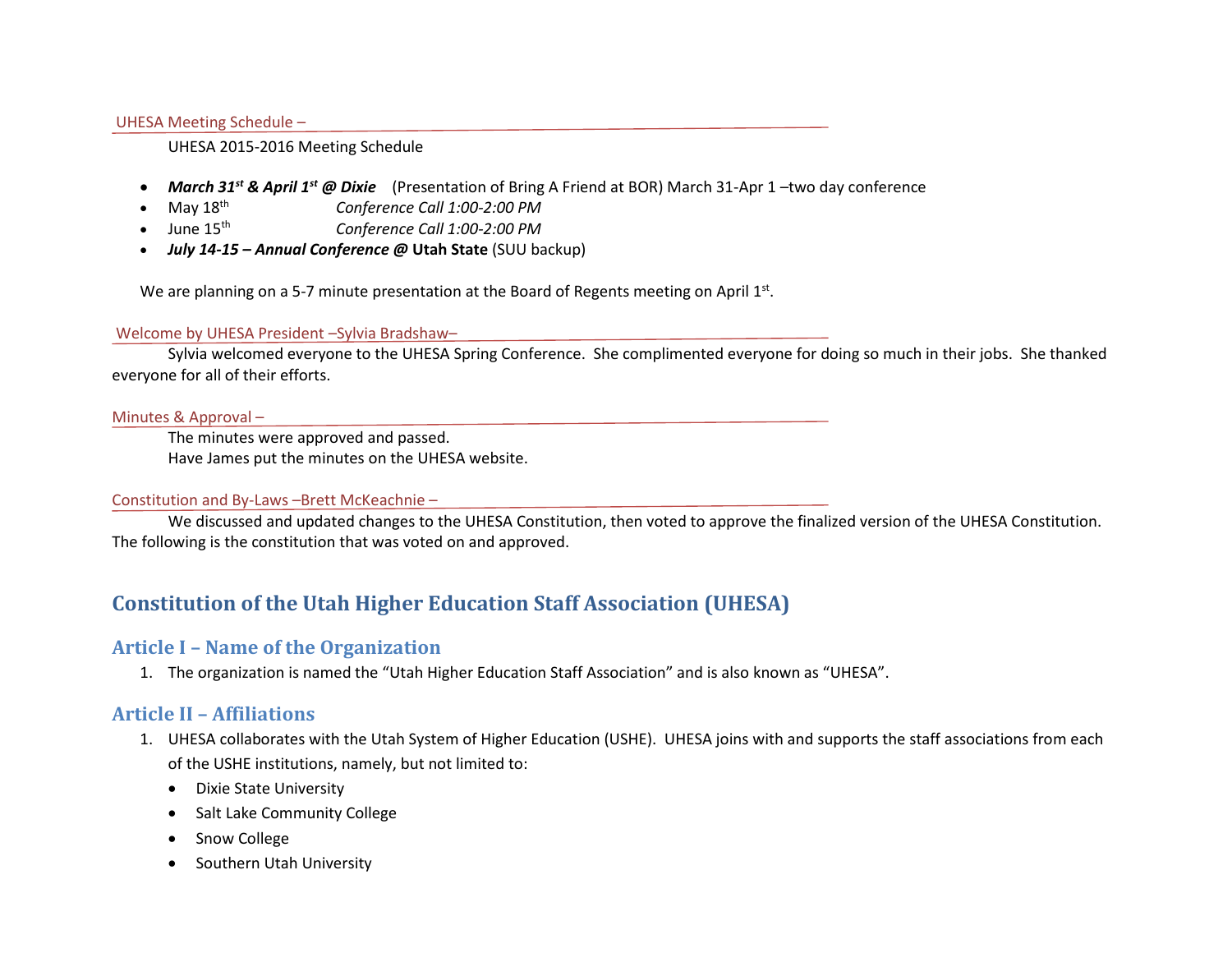- University of Utah
- Utah State University
- Utah State University Eastern
- Utah Valley University
- Weber State University

# **Article III – Mission**

1. The mission of UHESA is to unify, train, educate, and cultivate higher education staff and their associations; to create a powerful voice for higher education staff within the state of Utah; to instill a sense of pride in higher education staff; and to promote the worth of higher education in Utah.

# **Article IV – Membership**

- *1. General Membership*
	- a. UHESA membership consists of all staff members represented by staff associations from each of the USHE institutions. Membership is determined by each staff association.

## *2. Representation*

a. The UHESA Board (see Article V – Officers) represents the interests of the General Membership. Delegates from each institution represent their constituents by means of participation in general meetings and other communications and events.

# **Article V – Officers**

## **1. Composition of the UHESA Board**

- a. Officers of UHESA include delegates from each institution and members of the UHESA Executive Board. Together, these two groups comprise the UHESA Board.
- **2. Delegates**
	- *a. Composition*
		- i. Each institution shall have two delegates and two alternate delegates to the UHESA Board.

## *b. Term of Office*

i. Delegates and alternate delegates from each institution will serve for a time to be determined by the staff associations they represent.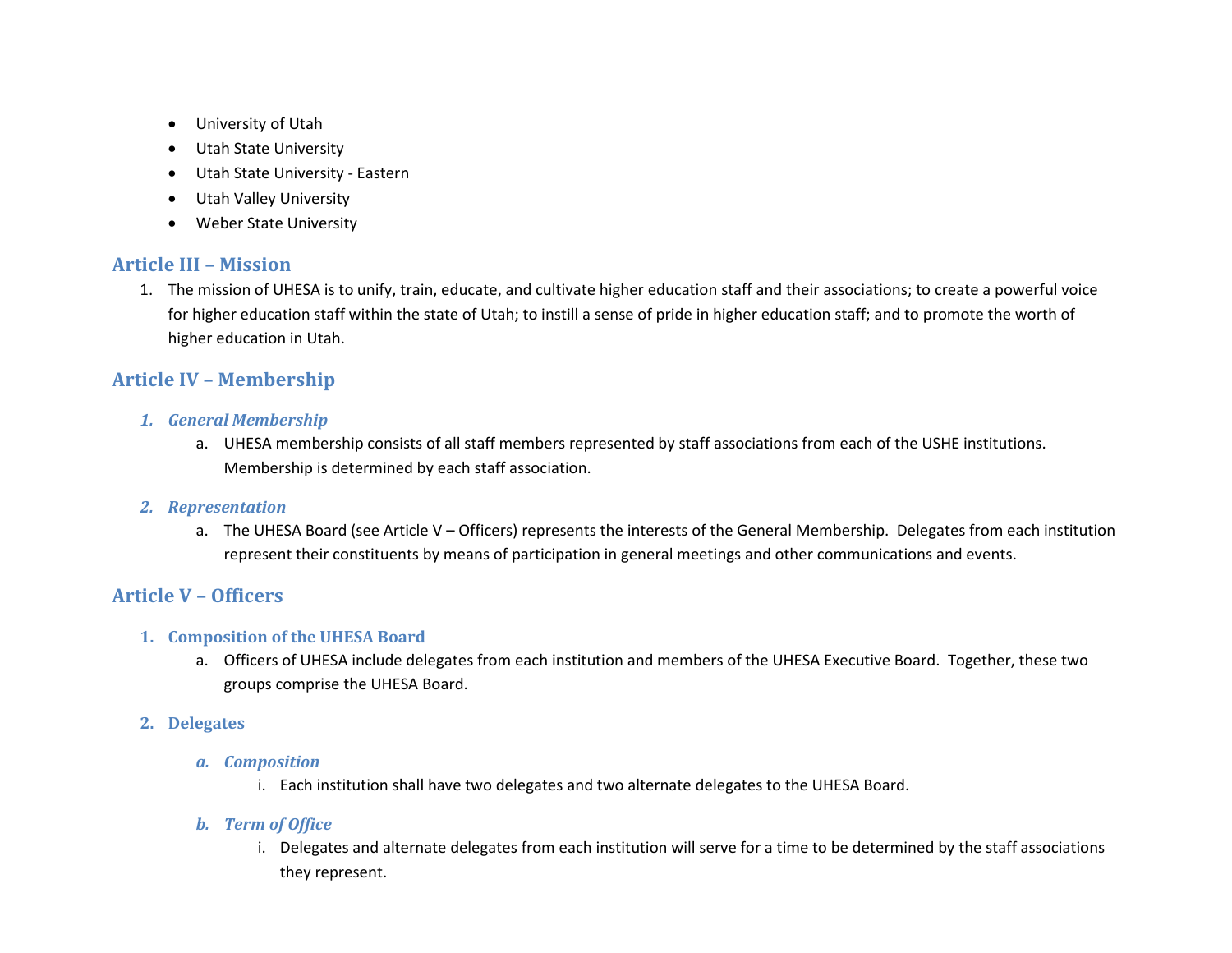### *c. Selection*

i. The institutions' staff associations shall select the delegates and alternates.

## **3. Executive Board**

## *a. Composition*

i. The UHESA Executive Board shall consist of President, President-Elect, immediate Past President, Secretary, Treasurer, and all standing Committee Chairpersons.

## *b. Term of Office*

i. All members of the Executive Board serve for one year.

## *c. Selection*

i. Executive Board members may be elected from among the delegates or from the general membership of UHESA. Elections are held in the annual UHESA Conference each year. Executive Board members may hold only one seat on the Executive Board.

# **Article VI – Meetings**

## *1. Frequency*

a. UHESA shall have a minimum of one general meeting annually.

## *2. Open Meetings*

a. All general meetings will be open meetings; however, the Executive Board may designate a meeting or a portion of a general meeting as an executive session and may limit attendees to the delegates.

## *3. Special Meetings*

a. Special meetings may be called by the UHESA President or by a majority of the Executive Board.

# **Article VII – Quorum**

1. For purposes of voting and conducting official UHESA business, a quorum shall be defined as one half of all eligible voting officers, plus one.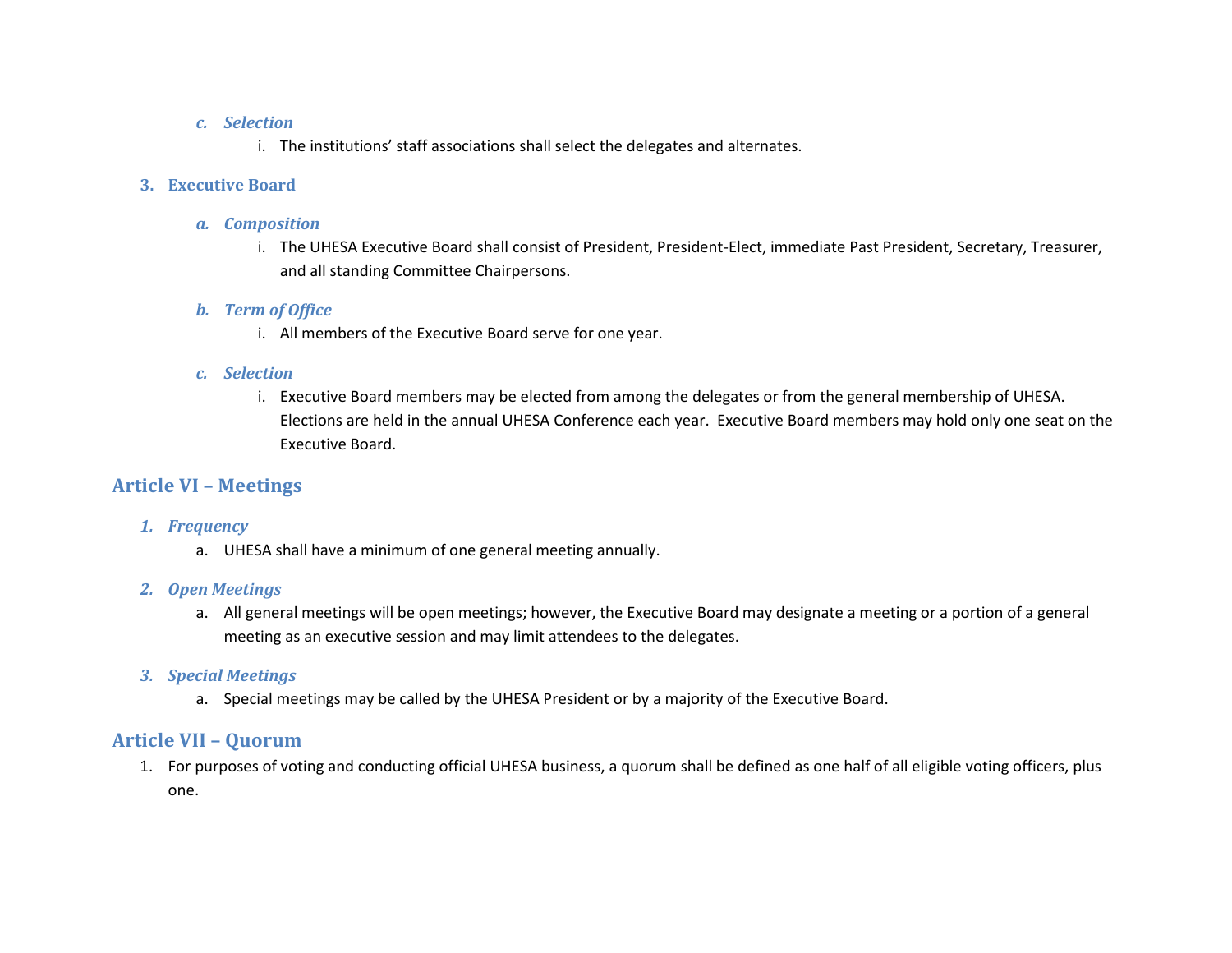# **Article VIII – Amendments**

### *1. Proposal*

a. Amendments to this Constitution may be proposed by any UHESA officer.

### *2. Approval*

a. Proposed amendments to this Constitution must be approved by a two-thirds majority vote of the entire UHESA Board.

## *3. Effective Date*

a. Approved amendments will become effective immediately.

## **Article IX – Ratification**

1. This Constitution must be ratified by a two-thirds majority vote of all UHESA Board members.

# **Historical Information**

- Ratified 1994
- Amended 1995, 1999, 2003, 2015, 2016

### Treasurer's Report –

There are no outstanding dues owed from any of the institutions.

# **UHESA**

| <b>Budget</b>                  | <b>Year to Date</b> | Committed      | <b>Budget balance</b> |
|--------------------------------|---------------------|----------------|-----------------------|
| Membership                     | \$1,800.00          | \$1,925.00     | \$1,925.00            |
| July Conference Attendance     | 420.00<br>S.        | 420.00         | 420.00                |
| <b>Total Revenue</b>           | \$2,220.00          | \$2,345.00     | \$2,345.00            |
| July 2015 Annual Meeting       | \$2,558.07          | -\$            | \$ (2,558.07)         |
| USUE site meeting October      | \$431.55            | -\$            | (431.55)<br>S.        |
| Day at the Capitol             | \$380.19            | \$ (380.19)    |                       |
| Dixie site meeting March 2016  | \$643.22            | \$ (643.22)    |                       |
| <b>BFF</b> - materials         | \$1,678.94          | -\$            | \$(1,678.94)          |
| -\$<br><b>Total Expenses</b>   | \$4,668.56          | \$1,023.41     | \$ (5,691.97)         |
| <b>FY16 Beginning Balance</b>  |                     | \$7,455.26     |                       |
| FY16 Projected Net Position    |                     | $$$ (3,346.97) |                       |
| FY16 Projected reserve Balance |                     | \$4,108.29     |                       |
| <b>Current Reserve Balance</b> |                     | \$5,131.70     |                       |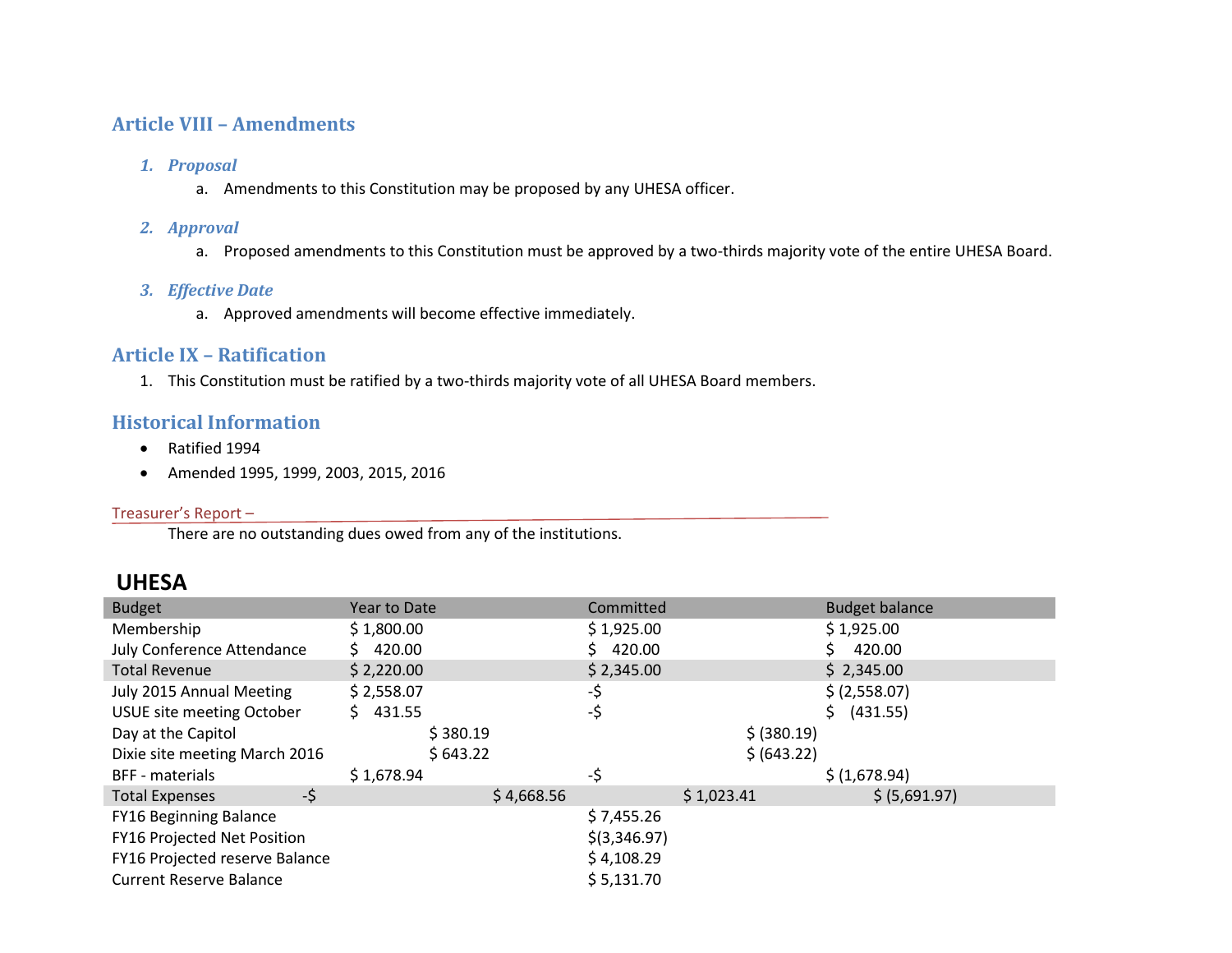#### Social Media presentation – Colton Campbell, PR Intern at Dixie State University –

Colton told us about the various methods that we needed to be on to promote UHESA. We need to be actively using Facebook, Twitter, Instagram, and other social media sites. We need to have exposure for our organization. Get personal, informative, and keep it short and succinct. Connect through interpersonal interconnections. We need to build a networking of people we follow and those that follow us.

#### Lunch at the DSU Alumni House –

We had lunch with food provided from Durango's Mexican Grill.

#### Board of Regents Presentation Prep –

We watched the video and chose who would talk about each slide. Andrea Brown narrated the first few slides, Julia Ellis spoke about the slides relating to their event at SLCC, and Deb Millet talked about the remaining slides and introduced the clip about Mikey Nelson's story. The link to the BFF video i[s https://drive.google.com/file/d/0B41E14kKa9FEMURvcmVxeHY0S1E/view?usp=sharing.](https://drive.google.com/file/d/0B41E14kKa9FEMURvcmVxeHY0S1E/view?usp=sharing)

#### Presentation – Dr. Jordon Sharp, Chief Marketing and Communications Officer –

Jordon spoke about prioritizing in our life and making sure that we were focusing on the important things and not letting ourselves get too inundated by things. He also spoke about really talking to people and asking questions to find out about another person. The relationships we establish are so important.

# *Friday, April 1, 2016*

#### Light Breakfast in HCC 430 -

Recap from each institution of how their organizations were doing-

- UVU No one was here
- U of U Discussed the Family Leave policy before the Legislature. Legislature has tabled this issue at the moment. They also mentioned what they are implementing with mentoring.
- SLCC Julia said they have really emphasized working well with students and faculty groups.
- USU Todd spoke about the awards USU gives to their staff members. The Employee of the Quarter receives a plaque. The Employee of the Year receives \$1,500.00 for each CSA and ESA association member. Previously, they didn't know this was possible. The Vice President or President funds this reward. It does not come out of neither the CSA nor ESA budgets. Todd also said it had been very beneficial to use the information from the institutions in regards to benefits as he spoke with administration. USU is working on combining the CSA and the ESA organizations. They will meet together. They have a lot of work to do on their constitution.